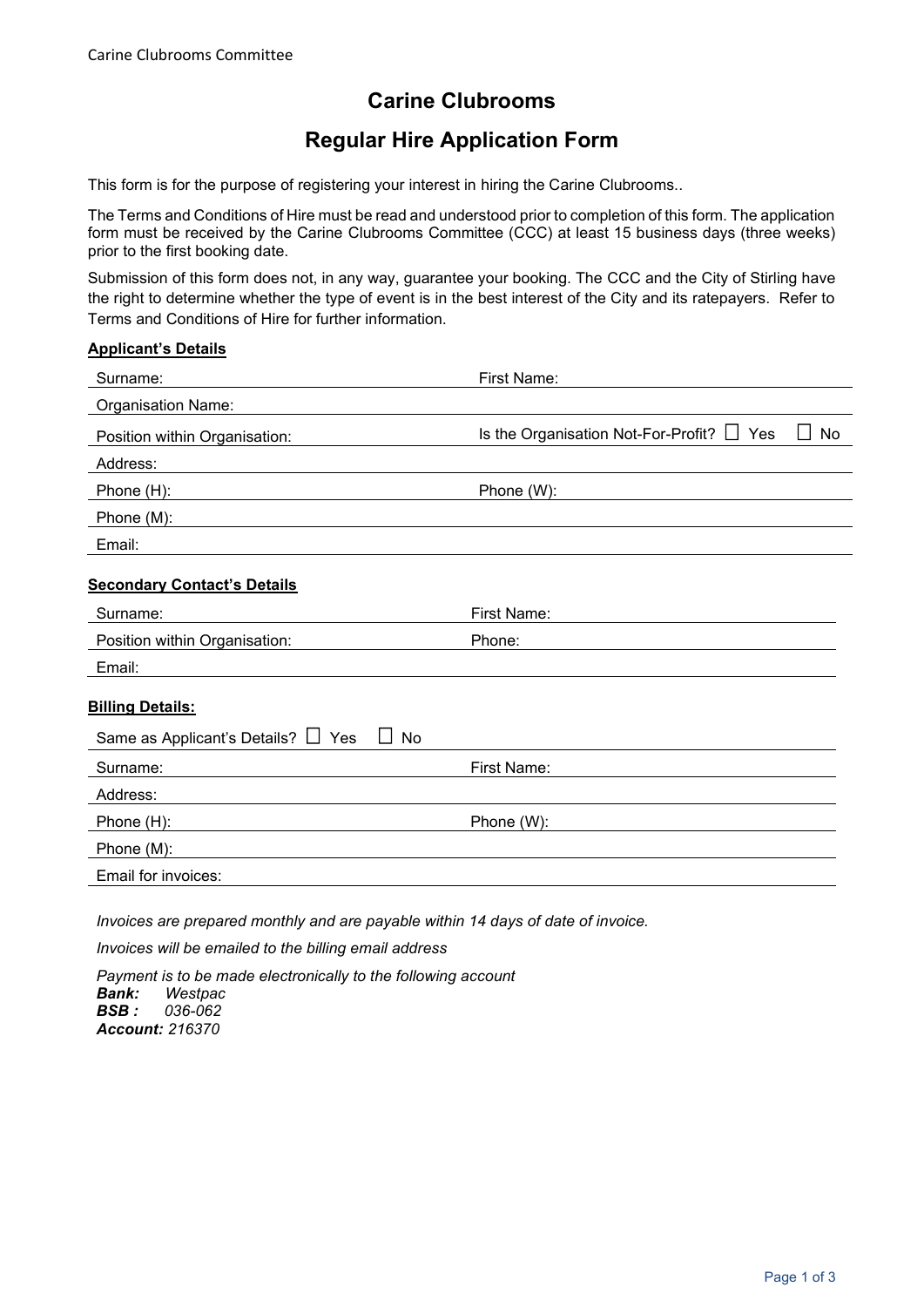### **Booking Details**

- Please fill out a separate 'Booking Details' page for each day of the week you hire if the booking times are different for each day.
- **Booking times are in 30 minute increments i.e. half hour (\_ \_:30) or full hour (\_ \_:00) only.**
- You will automatically be allocated 15 minutes before and after your booking for set up/pack away, however, if you require more than 15 minutes, you will need to book it.
- **All dates circled on the calendar will be booked, subject to availability.** It is your responsibility to take into account Public and School Holidays. A list of holidays is available on the next page.

Booking Description (i.e. Social Badminton, Dance Classes, English Tuition):

| Carine Clubrooms $-$ : |                            | Attendees per Booking:   |
|------------------------|----------------------------|--------------------------|
| Room:                  | Booking Start Time:        | Booking End Time:        |
| Room:                  | <b>Booking Start Time:</b> | Booking End Time:        |
| Room:                  | <b>Booking Start Time:</b> | Booking End Time:        |
| Room:                  | <b>Booking Start Time:</b> | <b>Booking End Time:</b> |

# 2022 Calendar

|              | Jerucry |  |                              |         |  | February. |  |  |  | <b>March</b> |  |  |                      | <b>Augustin</b> |  |  |
|--------------|---------|--|------------------------------|---------|--|-----------|--|--|--|--------------|--|--|----------------------|-----------------|--|--|
|              |         |  | <b><i>S M S W T F S </i></b> | <b></b> |  |           |  |  |  |              |  |  |                      |                 |  |  |
|              |         |  |                              | .       |  |           |  |  |  |              |  |  |                      |                 |  |  |
|              |         |  |                              |         |  |           |  |  |  |              |  |  |                      |                 |  |  |
|              |         |  |                              | <b></b> |  |           |  |  |  |              |  |  |                      |                 |  |  |
|              |         |  |                              |         |  |           |  |  |  |              |  |  |                      |                 |  |  |
|              |         |  |                              |         |  |           |  |  |  |              |  |  | 14 25 26 27 28 29 20 |                 |  |  |
| <b>THE R</b> |         |  |                              |         |  |           |  |  |  |              |  |  |                      |                 |  |  |

|  |            | May |  |  |  | Juane, |  |  |  | diale. |  |  |  | August |  |  |
|--|------------|-----|--|--|--|--------|--|--|--|--------|--|--|--|--------|--|--|
|  |            |     |  |  |  |        |  |  |  |        |  |  |  |        |  |  |
|  |            |     |  |  |  |        |  |  |  |        |  |  |  |        |  |  |
|  |            |     |  |  |  |        |  |  |  |        |  |  |  |        |  |  |
|  |            |     |  |  |  |        |  |  |  |        |  |  |  |        |  |  |
|  |            |     |  |  |  |        |  |  |  |        |  |  |  |        |  |  |
|  | 200 201 30 |     |  |  |  |        |  |  |  |        |  |  |  |        |  |  |
|  |            |     |  |  |  |        |  |  |  |        |  |  |  |        |  |  |

|    |            | <b>September</b> |             |                 |               |                |          |                                                                                                                                                                                                                                      |            | <b>Chairman Fords</b> |           |      |            |                 |          |             |            |                       | <b>November</b> |          |     |                   |                | <b>Service and control to</b> |     |     |     |               |
|----|------------|------------------|-------------|-----------------|---------------|----------------|----------|--------------------------------------------------------------------------------------------------------------------------------------------------------------------------------------------------------------------------------------|------------|-----------------------|-----------|------|------------|-----------------|----------|-------------|------------|-----------------------|-----------------|----------|-----|-------------------|----------------|-------------------------------|-----|-----|-----|---------------|
| 醋  |            |                  |             |                 |               |                |          | M                                                                                                                                                                                                                                    |            | 100                   |           | m.   | Ń.         | Ņ.              |          | <b>BRIT</b> | F.         |                       | m.              |          | s.  |                   | M              |                               |     |     | F.  |               |
|    |            |                  |             | <b>ALC: YES</b> | <b>S S 30</b> |                |          |                                                                                                                                                                                                                                      |            |                       |           |      |            |                 |          |             |            | <b>British Street</b> | D.              |          |     |                   |                |                               |     |     | 1 I |               |
|    |            | $4 - 5 - 8 - 7$  |             | a.              | $\sim$        | <b>College</b> | 一度 一歩 一人 |                                                                                                                                                                                                                                      |            |                       |           |      |            | * * * * * * * * |          |             |            | $8 - 8$               | <b>SEC</b>      | n milita | 27  | a.                | <b>British</b> | <b>图</b>                      |     | 电阻  |     | <b>11.500</b> |
|    |            | and the second   | 241         |                 | .             |                | ш.       | <b>The Contract of the Contract of the Contract of the Contract of the Contract of the Contract of the Contract of the Contract of the Contract of The Contract of The Contract of The Contract of The Contract of The Contract </b> | ÷          | <b>A</b>              | <b>CO</b> | - 74 | ×,         | -91             |          | 19.         |            |                       |                 |          |     | ÷                 | in.            | lin 1                         | M   | 100 | w.  | 15            |
|    |            | 29.              |             | 201             | 201           | 200            |          | <b>BALLAST</b>                                                                                                                                                                                                                       | <b>THE</b> | <b>THE</b>            | 20.       | -28. | <b>III</b> |                 | 20 21 31 |             | 201        | 1,500                 | 24              | - 200    | 28. | <b>STAR</b>       |                | 20.                           | -28 | ш   |     | -34.          |
| e. | <b>COL</b> | аQ.              | <b>STEP</b> | <b>SHIP</b>     | <b>SIGN</b>   |                | H.       | 1944                                                                                                                                                                                                                                 |            |                       |           |      | 10         | an i            |          |             | <b>SOF</b> | <b>COMP</b>           |                 |          |     | <b>STATISTICS</b> |                |                               |     |     |     | <b>Since</b>  |
|    |            |                  |             |                 |               |                | 19. Z    |                                                                                                                                                                                                                                      |            |                       |           |      |            |                 |          |             |            |                       |                 |          |     |                   |                |                               |     |     |     |               |